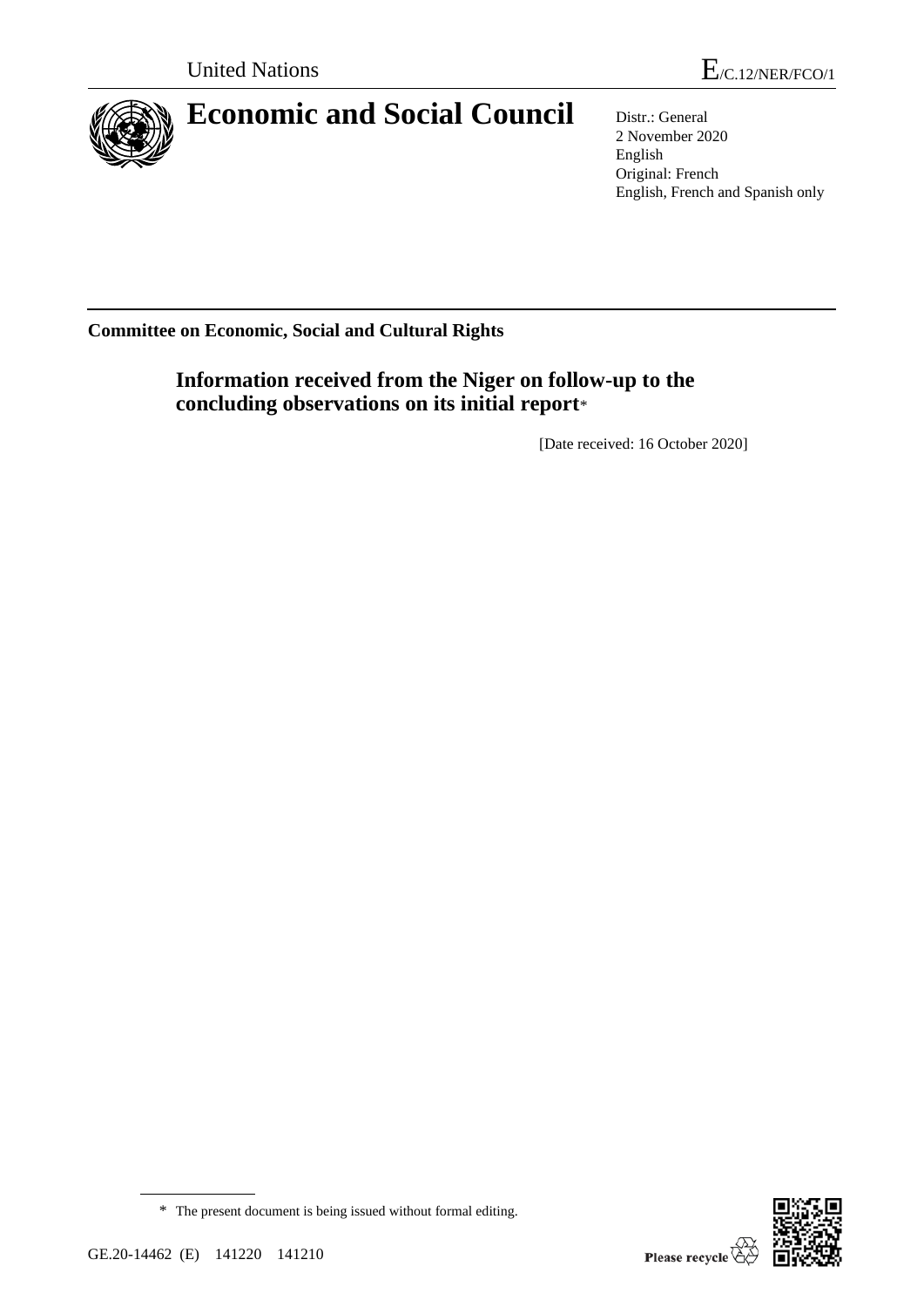# **I. Introduction**

1. On 13 and 14 March 2018, the Committee on Economic, Social and Cultural Rights considered the initial report of the Niger on the implementation of the International Covenant on Economic, Social and Cultural Rights in Geneva. The delegation of the Niger was led by the Minister for Employment, Labour and Social Protection and included specialists from several ministries, and parliamentarians.

2. On 29 March 2018, following the constructive dialogue with the State party, the Committee adopted its concluding observations (E/C.12/NER/CO/1), which contained a list of 67 comments and recommendations. The Committee requested the Niger to submit an interim report concerning three priority recommendations before its next periodic report, due by 31 March 2023.

3. The Niger was requested to provide, within 18 months, written information on the steps taken to follow up on the recommendations contained in paragraphs 41, 45 and 52 (c) of the concluding observations.

- 4. The three priority recommendations relate to:
	- Labour inspection
	- Early marriage
	- The right to health.

5. The interministerial committee responsible for drafting reports for submission to the treaty bodies and under the universal periodic review procedure has prepared this document in response to the Committee's request.

## **II. Status of implementation of each priority recommendation**

## **A. Labour inspection**

#### **Reply to paragraph 41 of the concluding observations**

6. The informal sector continues to dominate the economy of the Niger and is estimated to account for over 60 per cent of the country's gross domestic product. Article 267 of Act No. 2012-45 of 25 September 2012 on the Labour Code of the Republic of the Niger provides that: "The implementation of labour legislation and regulations shall be monitored by labour inspectors and controllers. Labour inspectorates shall have at their disposal at all times the staff and equipment necessary for their operations."

7. Measures are being taken to ease the transition from the informal to the formal economy, including building the capacity of labour inspectors to enhance their role in the informal sector. In its activity report for the 2017 financial year, the National Social Security Fund noted that approximately 70,000 informal workers were enrolled in the Fund.

8. The table below gives an overview of the businesses created in the city of Niamey alone, which accounts for more than 90 per cent of the formalities completed by the Centre for Business Procedures.

| Type of business        | First<br>quarter<br>2018 | Second<br>quarter<br>2018 | 2018       | Third Fourth<br>2018 | 2019    | 2019    | First Second Third Fourth<br>2019 | 2019    | quarter quarter quarter quarter quarter quarter quarter quarter<br>2020 | First Second<br>2020 |
|-------------------------|--------------------------|---------------------------|------------|----------------------|---------|---------|-----------------------------------|---------|-------------------------------------------------------------------------|----------------------|
| Sole<br>proprietorships | 1 1 4 5                  | 736                       | 957        | 1 370                | 1 1 3 7 | 976     | 957                               | 1 0 7 6 | 1.323                                                                   | 905                  |
| Companies               | 291                      | 236                       | 240        | 351                  | 340     | 201     | 260                               | 98      | 349                                                                     | 223                  |
| Total                   | 1436                     |                           | 972 1 1 97 | 1 721                | 1477    | 1 1 7 7 | 1 2 1 7                           | 1 1 7 4 | 1 672                                                                   | 1 1 2 8              |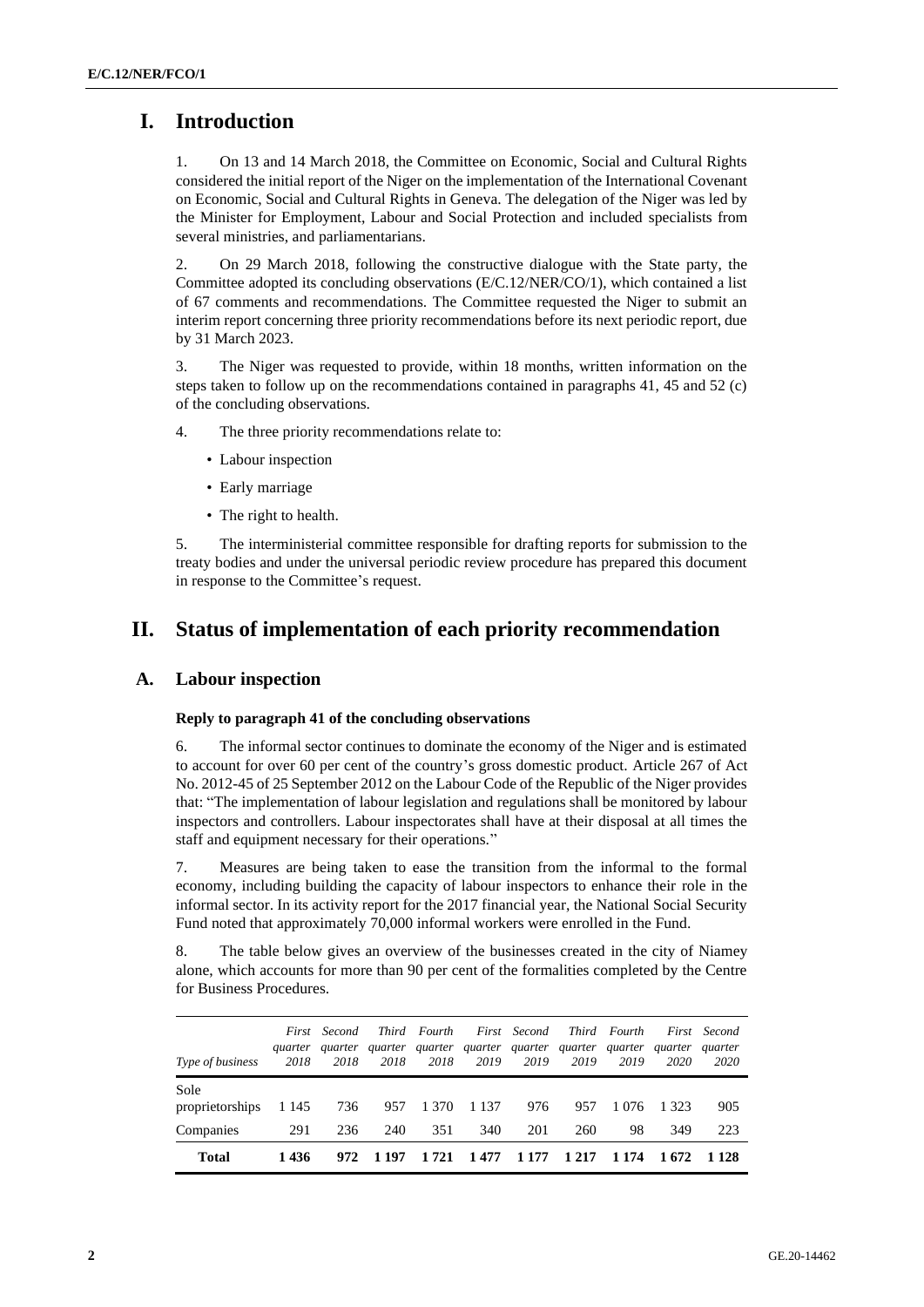9. The State currently employs 70 labour inspectors. These include 30 lead labour inspectors, 21 labour inspectors employed by central ministerial services and 19 labour controllers. The material resources available for their operations have not changed significantly since the submission of the country's initial report.

10. Labour inspectors attend diploma and capacity-building courses, including on International Labour Organization (ILO) standards and social protection. This training takes place at the National School of Administration in Niamey, the African Regional Labour Administration Centre in Yaoundé or the ILO International Training Centre in Turin, Italy.

### **B. Early marriage**

#### **Reply to paragraph 45 of the concluding observations**

11. In the Niger, marriage is governed by both written and customary law. Article 72 of Act No. 2018-37 of 1 June 2018 on the organization and jurisdiction of the courts of the Republic of the Niger provides that: "Subject to duly ratified international conventions, legislative provisions and fundamental rules concerning public order or personal freedom, the courts shall apply the custom of the parties in matters pertaining to their capacity to enter into a contract and to bring legal proceedings, civil status, family, marriage, divorce, descent, succession, gifts and wills."

12. Unlike customary law, the Civil Code establishes a minimum age for marriage for men and women and requires their consent. Article 144 states that men under the age of 18 years and women under the age of 15 years cannot marry, while article 147 stipulates that there can be no marriage without consent. Both of these provisions are observed in civil marriages, largely thanks to the registrar, who is responsible for enforcing them. A bill to raise the age of marriage to 18 years for both sexes is currently being drafted.

13. Numerous measures and actions have been taken and continue to be taken in order to prevent and combat child marriage and to promote marriage after the age of 18 years, including:

- The adoption of Decree No. 2019-369/PRN/MPF/PE of 19 July 2019 on the establishment of the child protection committees provided for in the National Strategic Plan to End Child Marriage 2019–2021, and its implementing order.
- The adoption of Decree No. 2017-935/PRN/MEP/A/PLN/EC/MES of 5 December 2017 on protection, assistance and support for girls attending school, and its implementing orders.
- The organization of a high-level meeting of child protection experts during the summit of first ladies of the Economic Community of West African States in Niamey in July 2019.
- The 2018 survey on child marriage in the Niger.
- The preparation in 2017 of a guide to social dialogue on child marriage for use by social workers.
- The implementation of the community-based approach to child protection, which is underpinned by:
	- The meaningful participation of families, parents, children and other members of the community in child protection, in view of the fundamental roles that they play in social and community life.
	- The consideration of local communities' positive traditional social and cultural norms when defining child protection approaches and strategies.
	- The mobilization and empowerment of communities in respect of child protection issues.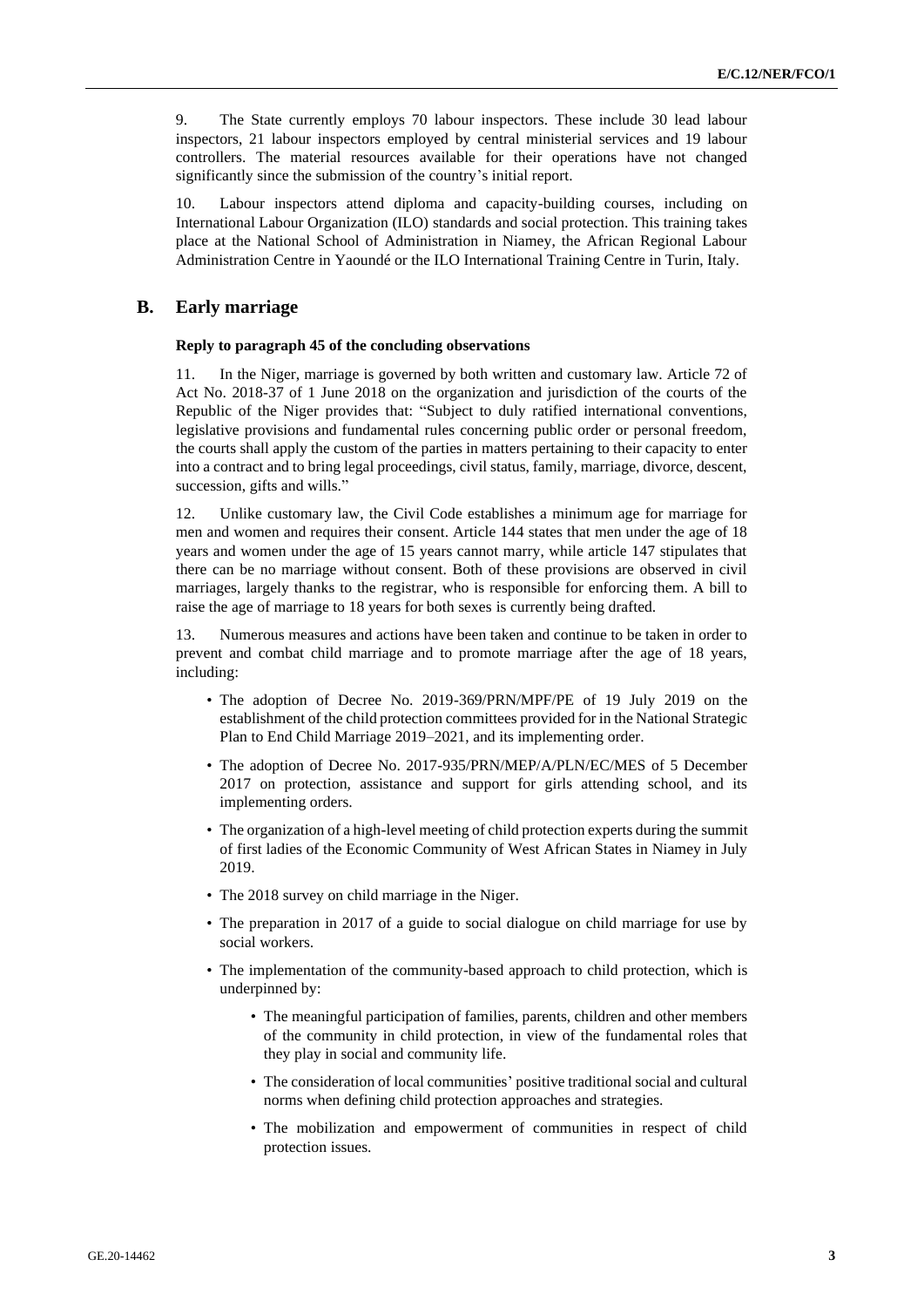- The building of communities' capacity and knowledge so that they are capable of developing appropriate mechanisms and approaches to prevent and address violence and abuse committed against children, including child marriage.
- Advocacy among local authorities, social leaders and decision makers to ensure that child protection issues are taken into account in local development policies and strategies.
- The adoption of the National Strategic Plan to End Child Marriage 2019–2021, which has four main lines of action: (i) empowering girls with skills and support networks; (ii) enabling capacity-building for parents and members of the community; (iii) improving the accessibility and quality of education services, protection and other social services for girls; and (iv) creating new platforms for social dialogue that will lead to the collective abandonment of the practice of child marriage.
- The holding of a national forum on child marriage in June 2019 in Maradi under the aegis of the Office of the Ombudsman, with a view to strengthening synergies among the actions undertaken by partners, communities and the State to effectively eradicate child marriage.
- The launch in December 2014 of a national campaign against early marriage, following the launch of the African Union campaign.

14. The implementation of these measures has yielded qualitative and quantitative outcomes, including:

- The commitment of regional and local administrative and customary authorities to join the fight against child marriage
- The establishment of community (village) child protection committees
- The development of action plans by the villages participating in the initiative
- The postponement or cancellation of 1,922 child marriages between 2013 and 2018, further to decisions taken by communities themselves.

15. In addition to the above-mentioned measures, the Government launched an initiative for the adolescent girls of the Niger, known as Illimin, whose aim is to reduce the prevalence of adolescent marriage and early pregnancy. The initiative targets married and unmarried girls aged between 10 and 19 years who have either never attended or have dropped out of school. Between 2013 and 2018, it achieved the following outcomes:

- 132,715 adolescent girls attended modules and literacy classes (the target is to reach 248,000, or one eighth of adolescent girls, by 2021)
- 421 girls returned to school
- 1,471 child marriages were cancelled or postponed
- 540,607 (or 41.15 per cent) of adolescent girls engaged in income-generating activities
- 1,800 girls received vocational training in professions such as photography, motorcycle repair, cellular phone repair and plumbing.

16. The Government is applying the community-based approach to child protection in four regions (Maradi, Tahoua, Tillabéri and Zinder). Intended to empower local communities in the area of child protection, it is implemented in a holistic manner and is based on human rights in general and children's rights in particular.

17. It is termed a "community-based" approach because it is implemented by members of the community for the community. It empowers the community to identify its own problems and find consensual solutions. Its aim is to change collective behaviour by means of an information-sharing mechanism that includes all members of the community.

18. Under this approach, each community chooses a group comprising 30 men, 30 women, 30 adolescent girls and 30 adolescent boys, which then follows modules in which they study and discuss various rights. A community facilitator, who resides in the village for the six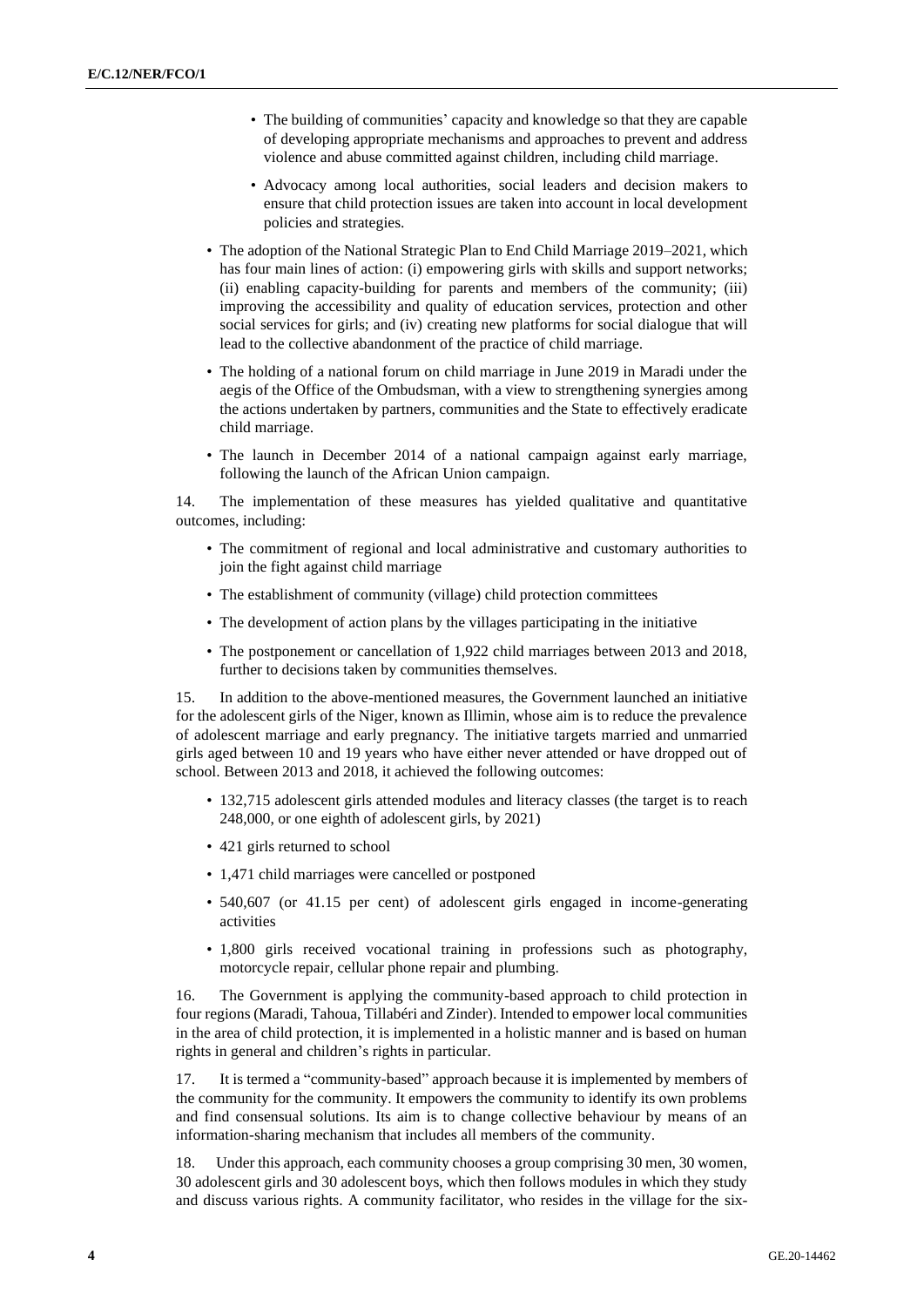month duration of the programme, organizes the debates and helps the community to put forward solutions to problems that they themselves identify during the discussions.

19. Five modules are studied in each host locality, including one on anatomy, physiology of the genitalia and sexuality, in which the community is sensitized to the risks that girls who marry at a young age face because their bodies are not ready for pregnancy.

20. The results of the community-based approach speak for themselves. A total of 1,084 villages have set up a village child protection committee; 235 adolescent girls aged between 14 and 18 years have participated directly in the programme, strengthening their knowledge of human rights and their life skills; direct participants, known as "protection correspondents", have been trained and equipped to continue awareness-raising activities in the villages and on community radio stations; and 52 per cent of the 854 target villages have publicly stated their intention to promote a protective environment for children. As a symbol of their abandonment of harmful practices, several villages have hung white flags on palaver trees and trees at village entrances; 451 child marriages have been cancelled or postponed, of which 229 were cancelled or postponed as a result of the community programme; and 614 children, including 243 girls, have returned to school thanks to the efforts of the committees, supported by community facilitators.

21. Awareness-raising activities have also been carried out by the Association of Traditional Chiefs of the Niger. Thus, some canton chiefs, notably those of Illéla in the Tahoua region and Chadakori in the Maradi region, have issued "circulars" prohibiting early marriage in their territories. Many marriages of school-age girls have been postponed or cancelled by these traditional chiefs, with the assent of their communities.

#### **C. The right to health**

#### **Reply to paragraph 52 (c) of the concluding observations**

22. The State continues to apply its policy of providing free health care for vulnerable population groups, including pregnant women and children under the age of 5, and free treatment for women's cancers.

23. The Niger has made considerable efforts to improve the quality of and access to health services for persons with disabilities, including by implementing specific strategies to deliver free health care.

24. According to the country's social welfare services, as at 31 January 2019, more than 4,000 persons with disabilities and their family members had benefited from this medical care.

25. Children with disabilities under the age of 5 and women with disabilities also receive free health care, including, in the latter case, antenatal consultations, caesarean sections, family planning, screening and treatment for women's cancers and obstetric fistula.

- 26. The regulations that provide for free health care for vulnerable persons are:
	- Decree No. 2005-316/PRN/MSP/LCE of 11 November 2005 providing free medical care at public health establishments for women who give birth by caesarean section.
	- Decree No. 2007-261/PRN/MSP of 19 July 2007 providing for free treatment of women's cancers at public health establishments, amended by Decree No. 2007- 410/PRN/MSP of 1 October 2007.
	- Order No. 015/MSP/LCE/DGSP of 27 January 2006 on the implementation of Decree No. 2005-316/PRN/MSP/LCE of 11 November 2005 providing free medical care at public health establishments for women who give birth by caesarean section.
	- Order No. 65/MSP/LCE/DPHL/MT of 7 April 2006 providing for free distribution of contraceptives and condoms at public health establishments.
	- Order No. 79/MSP/LCE/ME/F providing for free antenatal consultations and under-5 childcare.